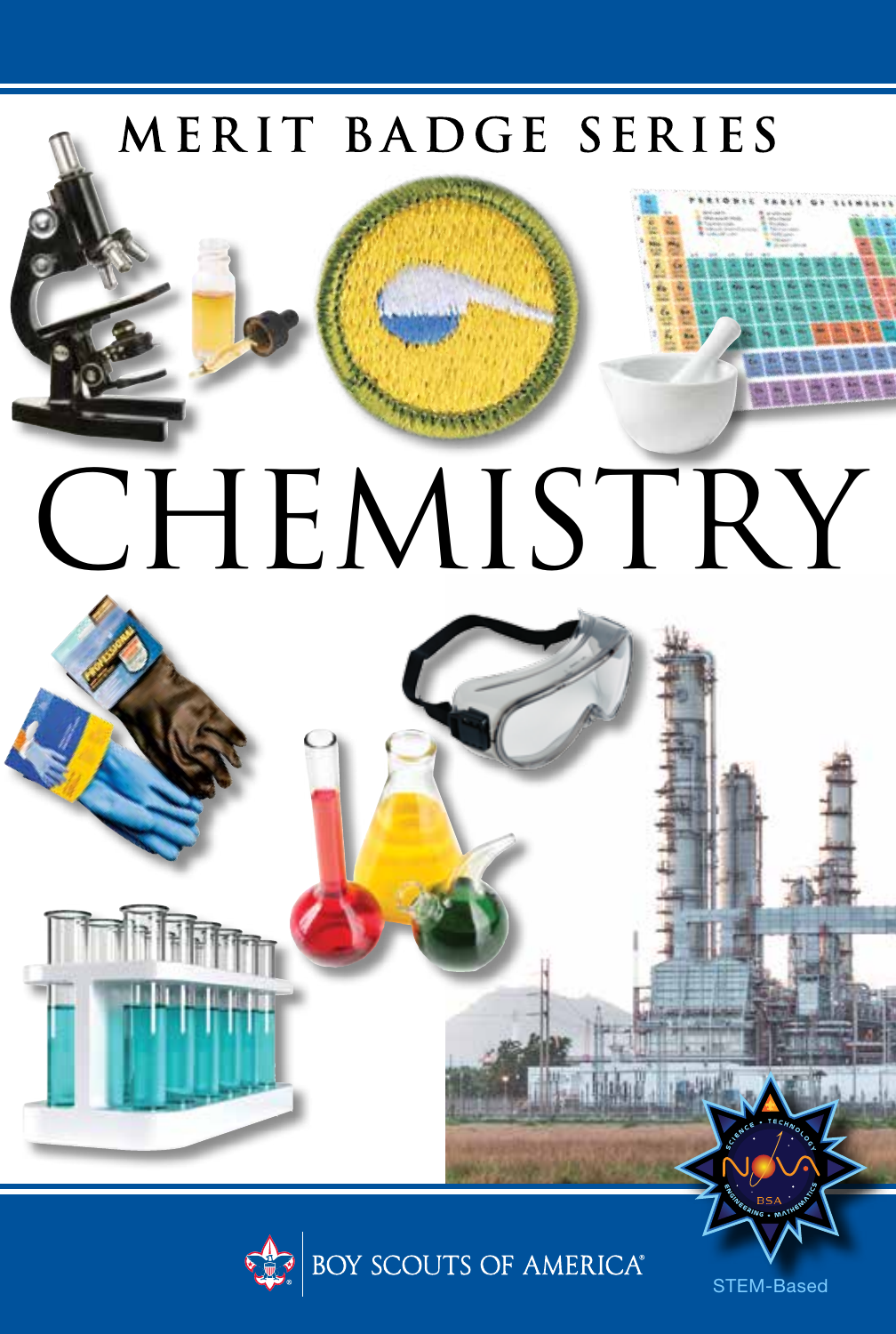**BOY SCOUTS OF AMERICA MERIT BADGE SERIES**

# **CHEMISTRY**



*"Enhancing our youths' competitive edge through merit badges"*

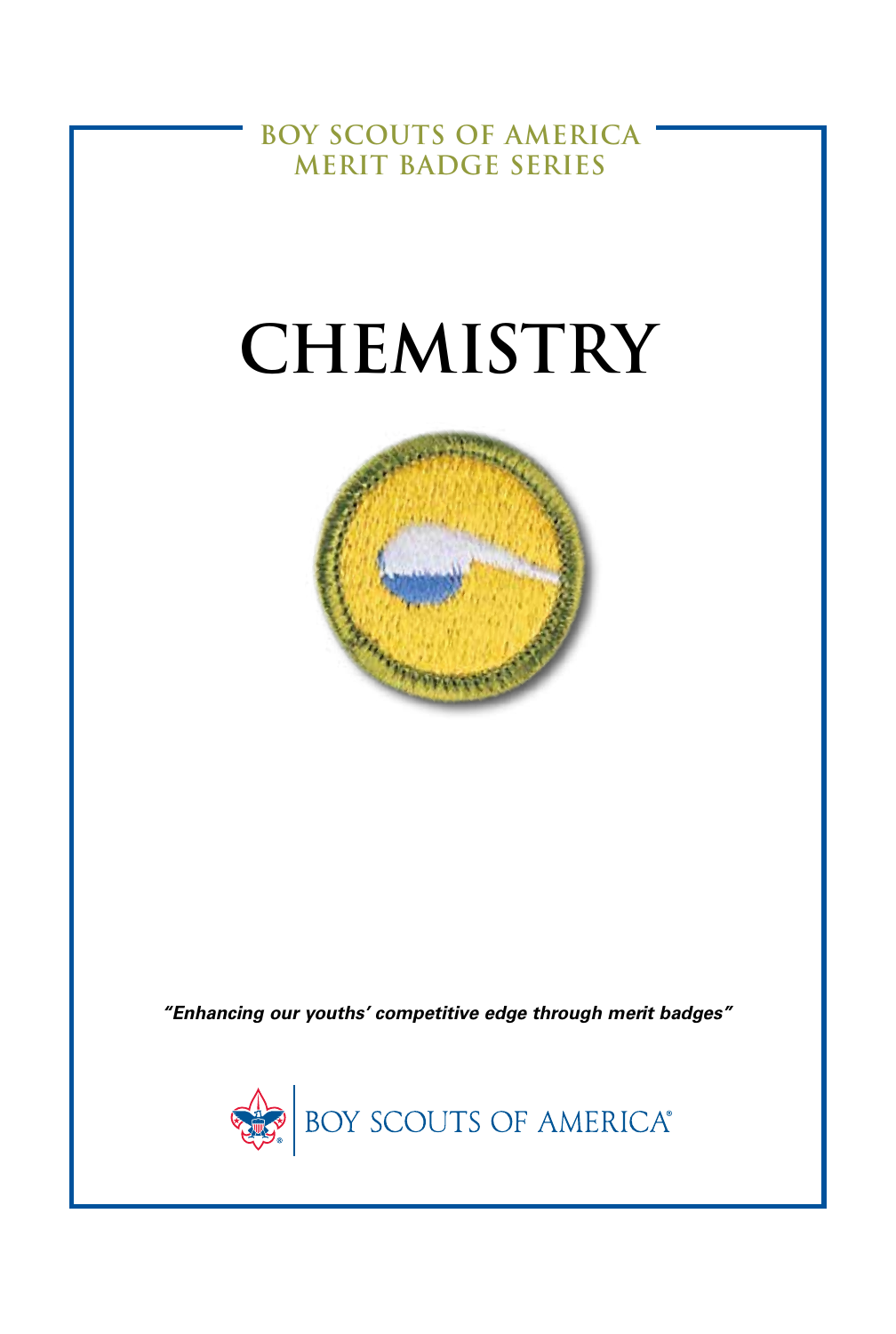

1. Do EACH of the following:

(a) Describe three examples of safety equipment used in a chemistry laboratory and the reason each one is used.

(b) Describe what a safety data sheet (SDS) is and tell why it is used.

(c) Obtain an SDS for both a paint and an insecticide. Compare and discuss the toxicity, disposal, and safe-handling sections for these two common household products.

(d) Discuss the safe storage of chemicals. How does the safe storage of chemicals apply to your home, your school, your community, and the environment?

2. Do EACH of the following:

(a) Predict what would happen if you placed an iron nail in a copper sulfate solution. Then, put an iron nail in a copper sulfate solution. Describe your observations and make a conclusion based on your observations. Compare your prediction and original conclusion with what actually happened. Write the formula for the reaction that you described.

(b) Describe how you would separate sand from water, table salt from water, oil from water, and gasoline from motor oil. Name the practical processes that require these kinds of separations.

- (c) Describe the difference between a chemical reaction and a physical change.
- 3. Construct a Cartesian diver. Describe its function in terms of how gases in general behave under different pressures and different temperatures. Describe how the behavior of gases affects a backpacker at high altitudes and a scuba diver underwater.
- 4. Do EACH of the following:

(a) Cut a round onion into small chunks. Separate the onion chunks into three equal portions. Leave the first portion raw. Cook the second portion of onion chunks until the pieces are translucent. Cook the third portion until the onions are caramelized, or brown in color. Taste each type of onion. Describe the taste of raw onion versus partially cooked onion versus caramelized onion. Explain what happens to molecules in the onion during the cooking process.

(b) Describe the chemical similarities and differences between toothpaste and an abrasive household cleanser. Explain how the end use or purpose of a product affects its chemical formulation.

(c) In a clear container, mix a half-cup of water with a tablespoon of oil. Explain why the oil and water do not mix. Find a substance that will help the two combine, and add it to the mixture. Describe what happened, and explain how that substance worked to combine the oil and water.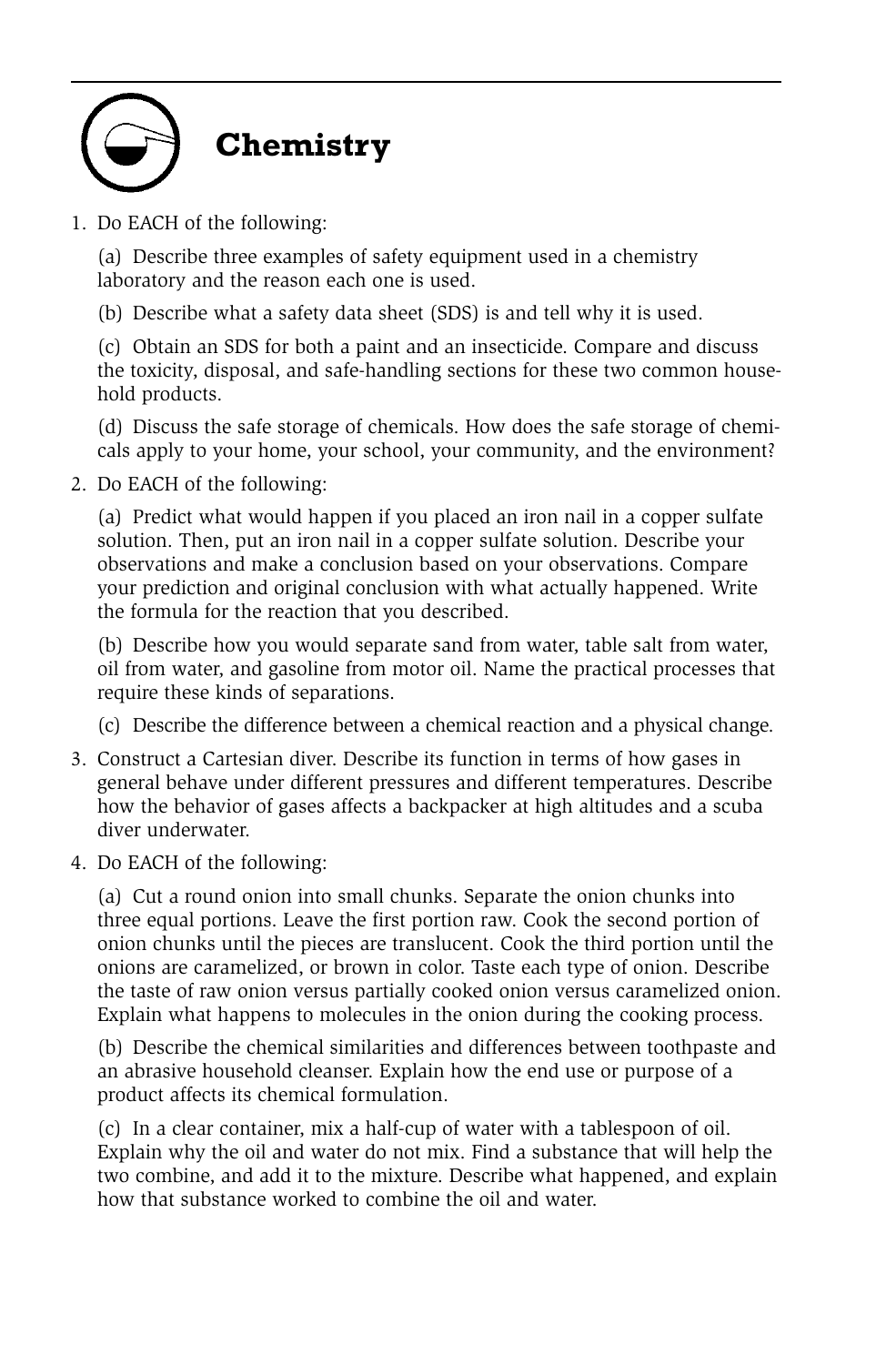- 5. List the five classical divisions of chemistry. Briefly describe each one, and tell how it applies to your everyday life.
- 6. Do EACH of the following:

(a) Name two government agencies that are responsible for tracking the use of chemicals for commercial or industrial use. Pick one agency and briefly describe its responsibilities to the public and the environment.

(b) Define pollution. Explain the chemical effects of ozone and global climate change. Pick a current environmental problem as an example. Briefly describe what people are doing to resolve this hazard and to increase understanding of the problem.

(c) Using reasons from chemistry, describe the effect on the environment of ONE of the following:

- (1) The production of aluminum cans or plastic milk cartons
- (2) Burning fossil fuels
- (3) Used motor oil
- (4) Newspaper

(d) Briefly describe the purpose of phosphates in fertilizer and in laundry detergent. Explain how the use of phosphates in fertilizers affects the environment. Also, explain why phosphates have been removed from laundry detergents.

7. Do ONE of the following activities:

(a) Visit a laboratory and talk to a practicing chemist. Ask what the chemist does and what training and education are needed to work as a chemist.

(b) Using resources found at the library and in periodicals, books, and the internet (with your parent's permission), learn about two different kinds of work done by chemists, chemical engineers, chemical technicians, or industrial chemists. For each of the four positions, find out the education and training requirements.

(c) Visit an industrial plant that makes chemical products or uses chemical processes and describe the processes used. What, if any, pollutants are produced and how are they handled?

(d) Visit a county farm agency or similar governmental agency and learn how chemistry is used to meet the needs of agriculture in your county.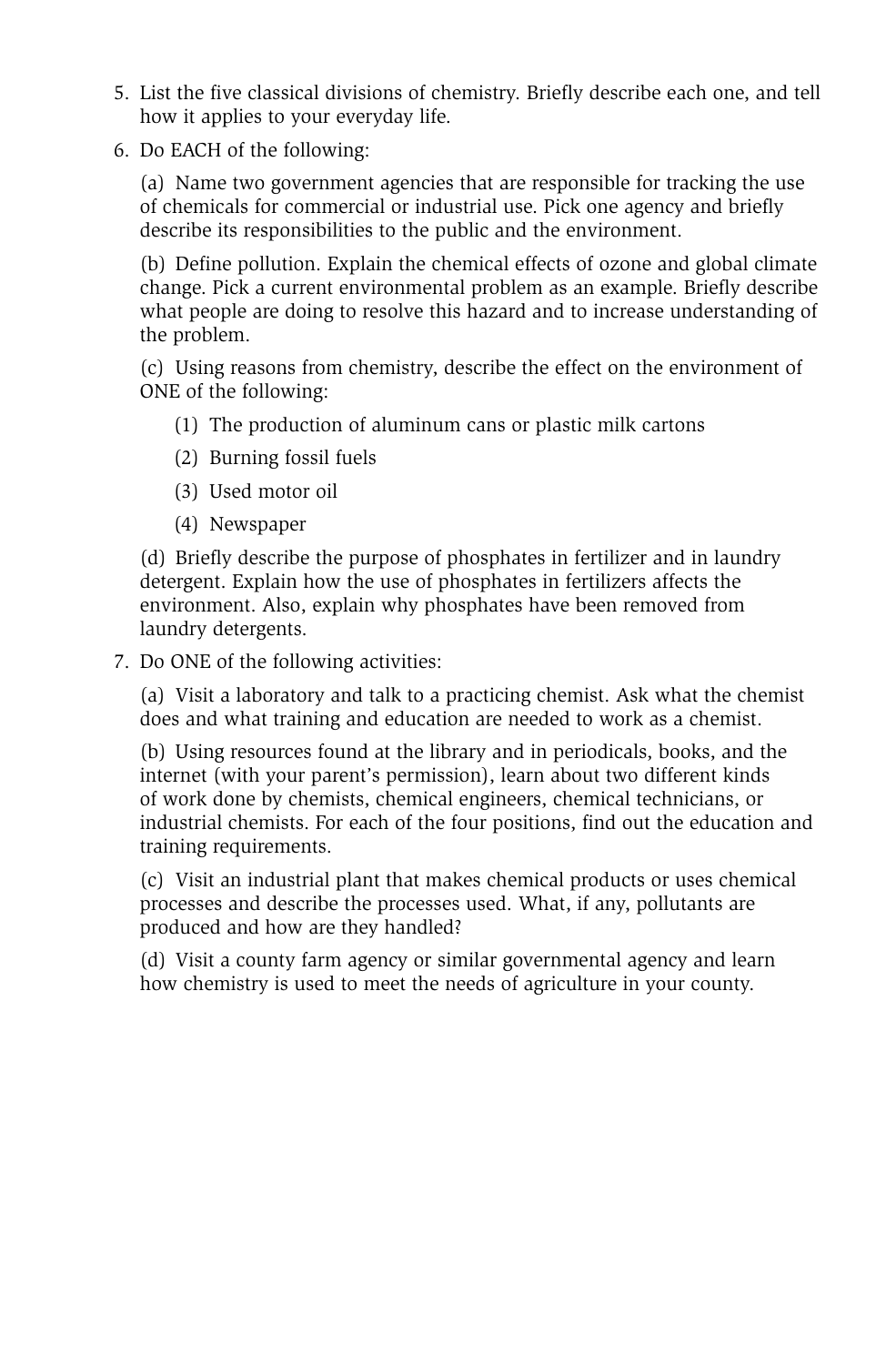# Chemistry Resources

### **Scouting Literature**

*Astronomy, Cooking, Electricity, Energy, Engineering, Environmental Science, Fingerprinting, Fire Safety, Forestry, Gardening, Geology, Inventing, Medicine, Metalwork, Nuclear Science, Oceanography, Painting, Plant Science, Pottery, Public Health, Pulp and Paper, Soil and Water Conservation, Space Exploration, Textile,* and *Veterinary Medicine* merit badge pamphlets

Visit the Boy Scouts of America's official retail website at http://www.scoutstuff.org for a complete listing of all merit badge pamphlets and other helpful Scouting materials and supplies.

### **Books**

- Balbes, Lisa M. *Nontraditional Careers for Chemists: New Formulas in Chemistry.* Oxford University Press, 2006.
- Bonnet, Bob. *Science Fair Projects: Chemistry.* Sterling, 2001.
- Brown, Cynthia Light. Amazing Kitchen Chemistry Projects You Can Build Yourself. Nomad Press, 2008.
- Churchill, E. Richard, et al. *365 Simple Science Experiments With Everyday Materials.* Black Dog & Leventhal Publishers, 2013.
	- ———. *365 More Simple Science Experiments With Everyday Materials.* Black Dog & Leventhal Publishers, 2014.
- Editors of TIME. *Big Book of Science Experiments: A Step-by-Step Guide.* Time for Kids, 2011.
- Evernden, Margery. *The Experimenters: Twelve Great Chemists.* Avisson Press, 2001.
- Franceschetti, Donald R., ed. *Careers in Chemistry.* Salem Press, 2013.
- Gardner, Robert. *Science Projects About Kitchen Chemistry.* Enslow, 1999.
- Kramer, Alan. *How to Make a Chemical Volcano and Other Mysterious Experiments.* Scholastic, 1991.
- Newmark, Ann. *Chemistry.* Dorling Kindersley, 2005.
- Potter, Jean. *Science in Seconds for Kids: Over 100 Experiments You Can Do in Ten Seconds or Less.* Wiley, 1995.